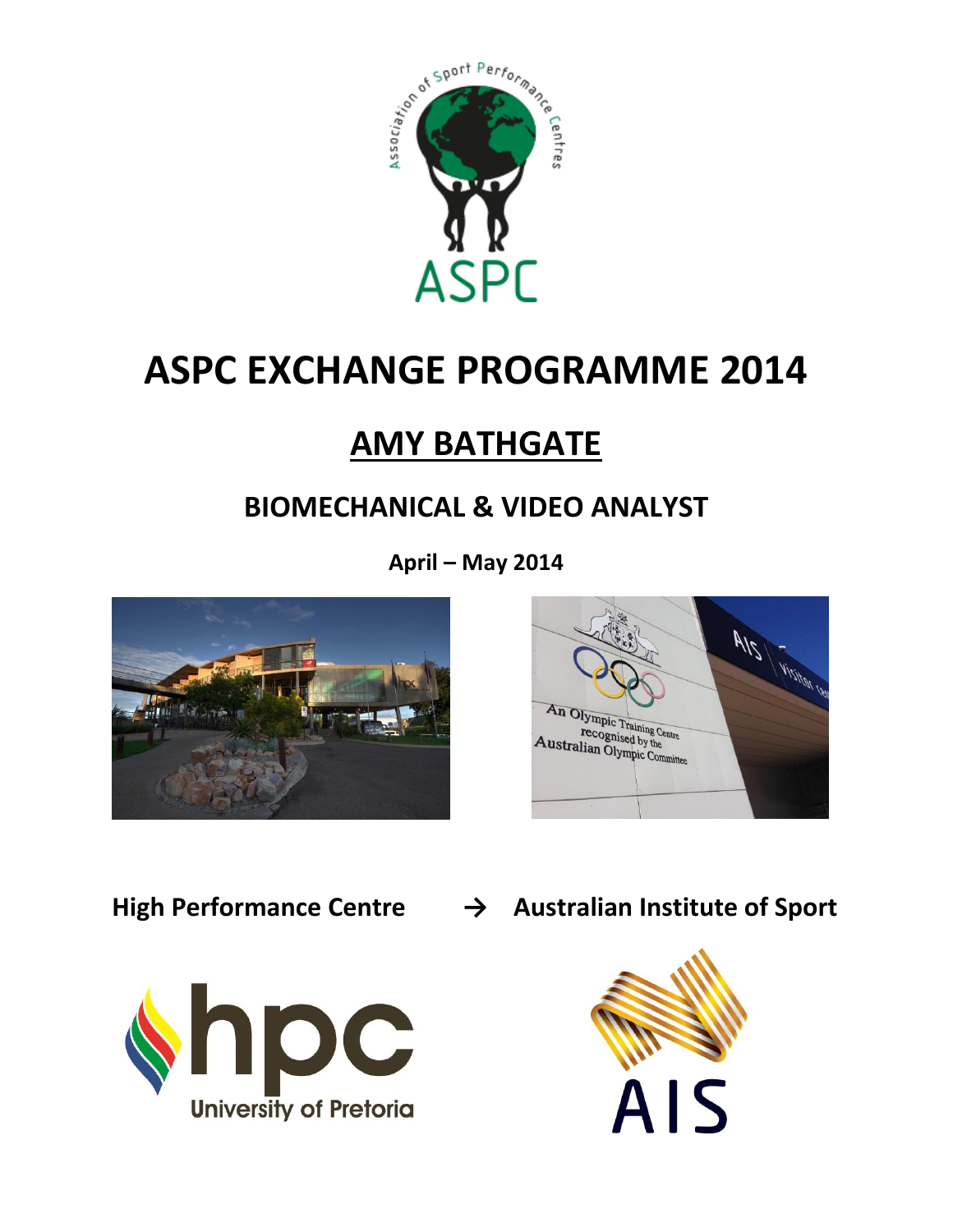**April – May 2014**





## **1. INTRODUCTION**

The Exchange Program promoted by the Association of Sports Performance Centre (ASPC) aims to encourage the sharing of knowledge and experiences, and the subsequent development of leaders between ASPC members. While the High Performance Centre (hpc) of the University of Pretoria in South Africa, is Southern Africa's first elite performance facility having been established in 2002, it has a wellestablished multidisciplinary Sport Science and Medical Unit (SSMU) which caters to both recreational and elite athletes' needs and has played a part in many success stories on the international stage. The Australian Institute for Sport (AIS), however, has been recognized the world over for being Australia's strategic high performance sport agency and is responsible and accountable for leading the delivery of Australia's international sporting since its launch in 1981. They are internationally renowned for producing world, Olympic and Paralympic champions by combining high performance expertise with world-class facilities and cutting-edge sports science/sport medicine.

The Biomechanics department at the hpc does not isolate its services or areas of interest to the distinguished field of biomechanics alone, but rather does much in the fields of Performance Analysis and Kinesiology. Biomechanics was a founding discipline when the AIS was established, and has now expanded into a broader, but more intricate department of Movement Science which includes Performance Analysis, Skill Acquisition and Aquatic Testing and Research. Because of this department in particular, the AIS was seen to be the ideal facility to visit in order to observe practices and tap into the knowledge and experiences at one of the most renown and successful elite facilities in the world, thereby developing current expertise, strategies and practices in the hpc Biomechanics department.

## **2. EXCHANGE PROGRAM SCHEDULE**

## *2.1. WEEK 1*

## **XIIth International Symposium on Biomechanics & Medicine in Swimming – BMS2014**

#### *Monday 28 April 2014*

- Conference Registration and Welcoming
- The Leon Lewillie Memorial Lecture by Professor Joao Paulo Vilas-Boas
	- o "Building up" in swimming science

#### *Tuesday 29 April 2014*

- Coaching Keynote by Bill Sweetenham
	- o Biomechanics Interpretation and implementation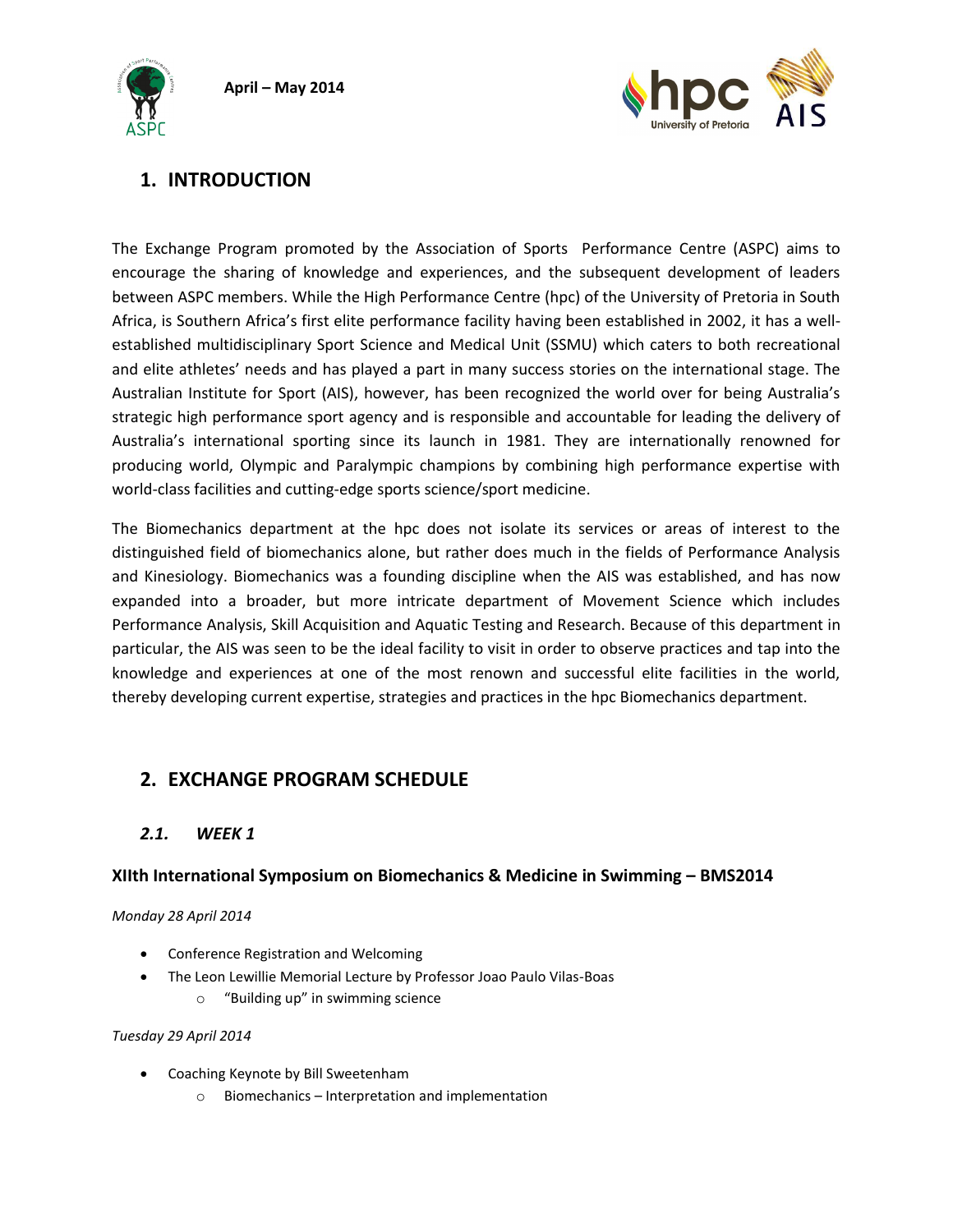



- Biomechanics Keynote by Frank Fish
	- o Limitations on swimming speed: How can natural technologies be utilized?
- Coaching Keynote by Andrei Vorontsov
	- $\circ$  Sport science and medical support in preparation of elite swimmers (Russia, GBR, Sweden)
- Physiology Keynote by Professor Phillipe Hellard
	- o The development of a research department in French Swimming Federation: a paradigm evolution
- Concurrent sessions of oral research presentations

#### *Wednesday 30 April 2014*

- **•** Strength and Conditioning Keynote by Professor Robert Newton
	- o Strength and conditioning priorities for elite swimmers
- x Nutrition Keynote by Dr David Costill
	- o Energy and dietary demands of pool and open water swimming
- Concurrent sessions of oral research presentations

#### *Thursday 1 May*

- **•** Biomechanics Keynote by Dr Raymond Cohen
	- o Computational fluid dynamics as a tool for improving stroke technique
- Social Sciences, Humanities and Pedagogics Keynote by Professor Steve Langendorfer
	- o Water competence: new insights into swimming and drowning
- Concurrent sessions of oral research presentations

#### *Friday 2 May*

- x Medicine Keynote by Professor Peter Fricker
	- o Immune function and the swimmer: twenty five years of enquiry at the AIS
- Physiotherapy Keynote by Peter Blanch
	- o Injury to swimmers: bad luck, bad athletes or bad management
	- Concurrent sessions of oral research presentations
- Closing Ceremony and Symposium Banquet

## *2.2. WEEK 2*

#### *Movement Science & Aquatic Testing, Training & Research Unit (ATTRU) at AIS*

#### *Monday 5 May 2014*

- **•** Basic introductions to the majority of staff in the Movement Science department
- Frank Fish Keynote speaker from BMS2014
	- o Presentation for AIS staff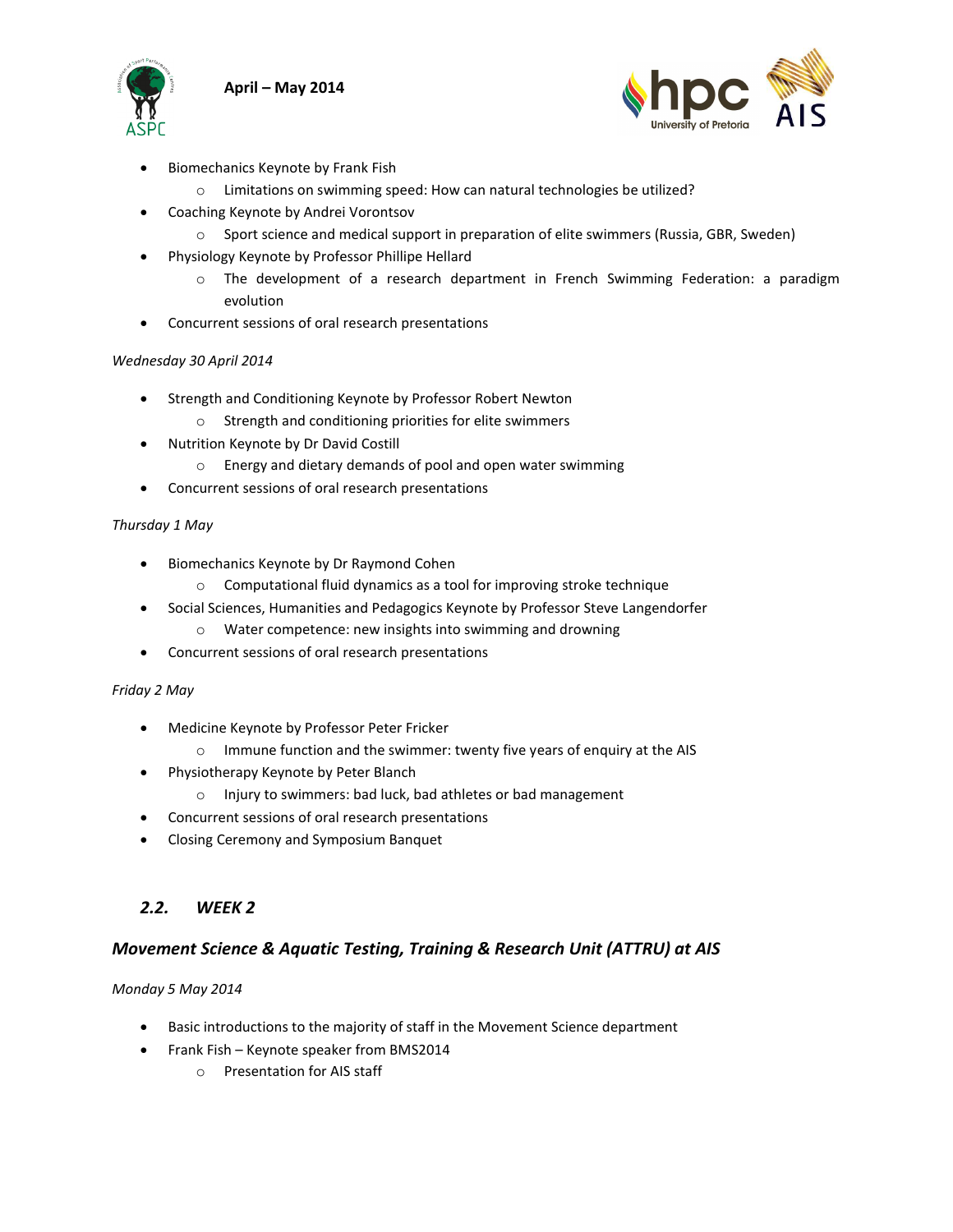





- Jamie Youngson Senior Strength & Conditioning Coach
	- o The applications of S&C in elite sports
	- o Practical challenges
	- o The relationship between S&C, coach and athlete
	- o Practical sprint session elite mogul skier
	- o Practical gym session elite swimmers
- Elite swimmers
	- o Training session in pool

#### *Tuesday 6 May 2014*

- Jamie Youngson Senior Strength & Conditioning Coach
	- o Practical gym session elite mogul skier
	- o Practical gym session elite swimmers
	- o Basic recovery methods
	- o Beliefs regarding warm-up and warm-down strategies
- David Costill Keynote speaker from BMS2014
	- o Presentation for AIS staff

#### *Wednesday 7 May 2014*

- David Pease Senior Biomechanist at ATTRU
	- o WetPlate testing session elite swimmers
		- WetPlate equipment and information supplied
		- Characteristics of starts, turns, relay change-overs
		- Servicing of elite athletes using WetPlate
		- Scientist-athlete-coach relationship
- Elaine Tor PhD Scholar at ATTRU
	- o Research projects forming part of PhD
	- o Insights into the underwater kicking phase of the start in freestyle
	- o Key characteristics in underwater kicking phases in swimming
- Mitch Mooney Performance Analyst
	- o Practices of Performance Analysis in netball & rowing
	- o Equipment, software, reports used
	- o Communication with coaches/athletes
- x Tamara Kefford Performance Analyst
	- o Practices in waterpolo & slalom kayaking
	- o Equipment, software, logistics
	- o Team projects at national events in kayaking
	- o Relationship with coaches, athletes and colleagues from other institutions

#### *Thursday 8 May 2014*

- John Baker Senior Biomechanist
	- o Personal experiences during work with kayaking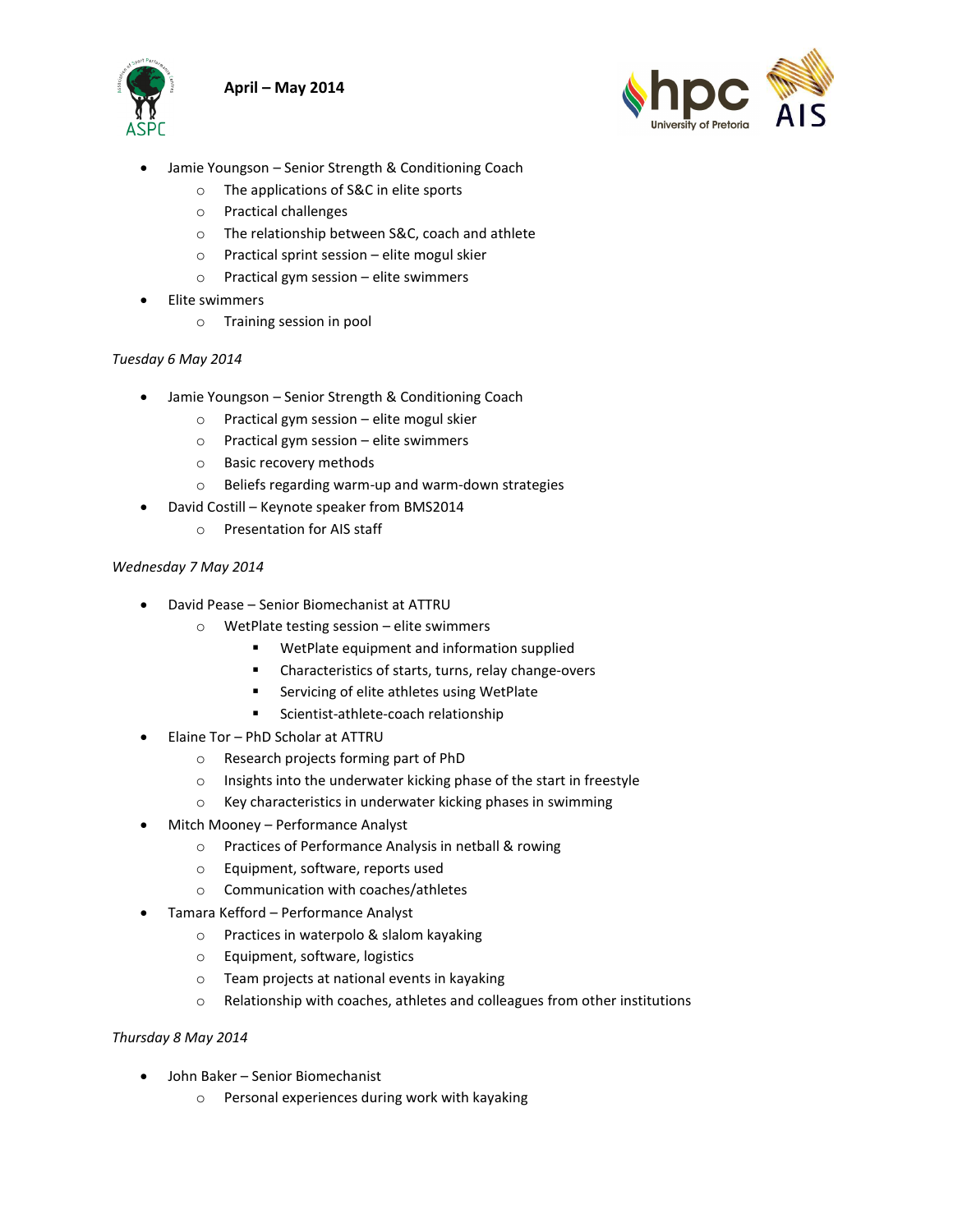



- o Software and equipment used in department
- o Cameras used in department, new cameras being ordered
- o Tour of biomechanics lab and facilities
- Michael Barber PhD Scholar
	- o The use of video analysis and biomechanics in track events
	- o Performance analysis at national vd international track & field events
	- o Key performance indicators in track and field performance analysis
	- o The video system and force plates used at the AIS indoor track facility

#### *Friday 9 May 2014*

- Bruce Mason Head of ATTRU
	- o Performance analysis systems and their development
	- o Experiences & common practices in swimming performance analysis
	- o Insights, beliefs and comments on various systems and/or practices
- **•** Elissa Phillips Senior Biomechanist
	- o Performance analysis in track and field events
	- o Reports, practices and equipment used during track and field events
	- o Relationship with coaches/athletes and how information is carried across
	- o Relationship with colleagues at other institutions
	- o Database usage to store all video and performance analysis
	- o Practical session Vicon set up and calibration for Berlei Sportsbra Testing

#### *2.3. WEEK 3*

#### *Movement Science & Aquatic Testing, Training & Research Unit (ATTRU) at AIS*

*Monday 12 May 2014*

- David Pease Senior Biomechanist at ATTRU
	- $\circ$  Characteristics in unusual diving techniques compensations, coordination, insights
- Adam Hunter Senior Biomechanist
	- o Instrumented seat for sailing
	- o Instrumentation being developed for cycling analysis & bike set-ups
	- $\circ$  Experiences in gait analysis and injury prevention especially in Paralympic athletes
	- o Performance analysis in kayaking
- Elaine Tor PhD Scholar at ATTRU
	- o Performance analysis for Swimming Australia
	- o Software, equipment and practices used
	- o Database usage for all performance analysis done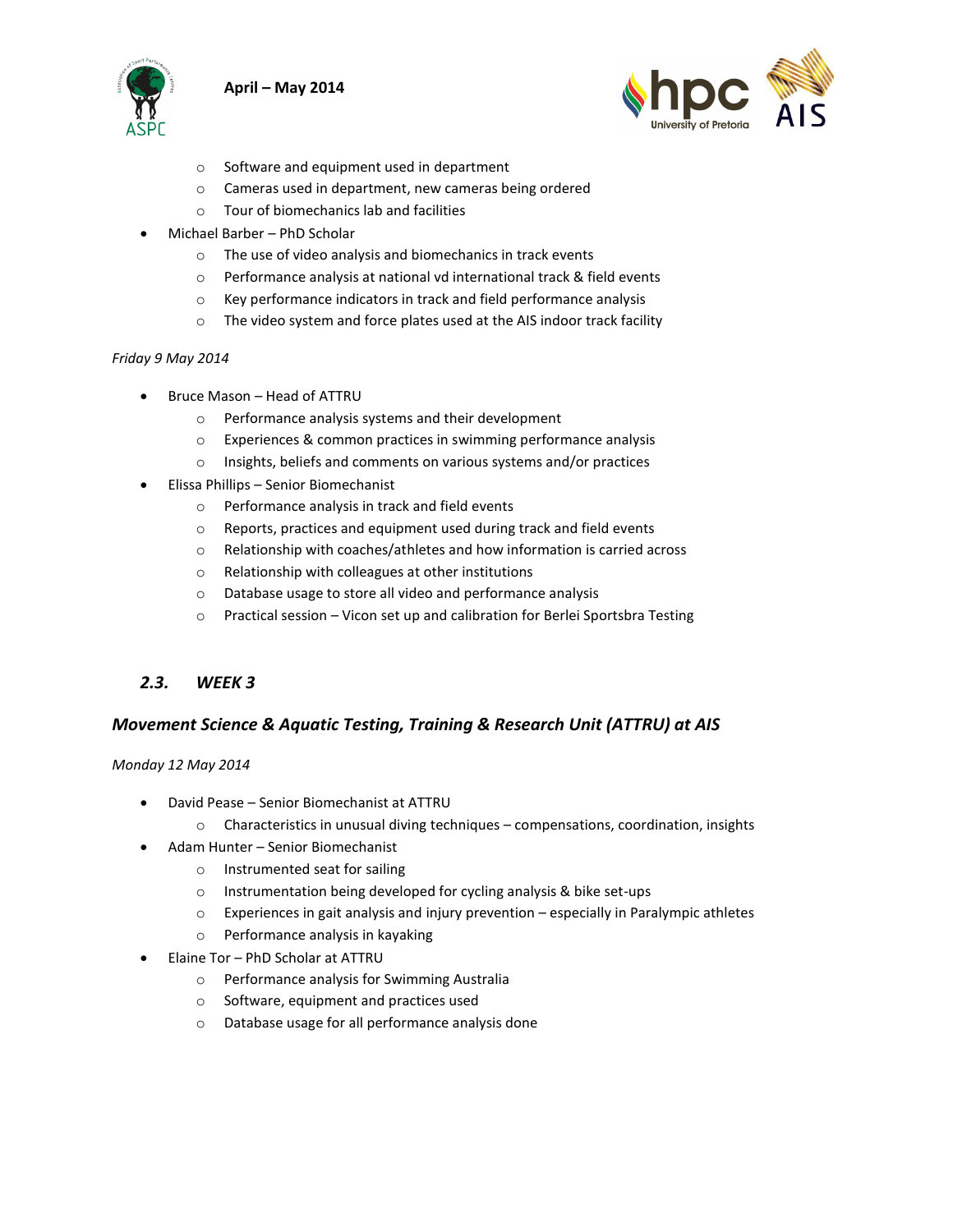



#### *Tuesday 13 May 2014*

- x Rebecca Pahl Post grad Scholar at ATTRU
	- o Testing of newly introduced starting platform using WetPlate
	- o Usage of Wetplate software & databases
	- o Interaction with John Fowlie (Head Coach) on relationships/communication
- x Pendar Hazrati PhD Scholar at ATTRU
	- o Testing of equipment used in measuring asctive and passive drag
	- o Explanations of protocols and data
	- o Usage in practical applications with coaches
	- o Challenges with the system and its practical applications

#### *Wednesday 14 May 2014*

- $\bullet$  Amy Waters Post grad Scholar
	- o Explanation of main research project
	- o Validation of new Catapult's ClearSky wireless local positioning systems in track events
- Amy Lewis
	- o Explanation of main research project
	- o Kinematics of wheelchair racing
- x Elissa Phillips & John Baker Senior Biomechanists
	- o Set up of 20 camera Vicon protocol for pilot testing
	- o Investigating effects of different lever lengths and stiffness's in prosthetic blades used in track events

## **3. MAIN DISCUSSION POINTS**

## **3.1. Application of biomechanics & servicing of elite sports/athletes**

Elite athletes/sports at the AIS are serviced by scientific staff in collaboration with the athletes'/sport's coaching staff. Between coaches and scientists areas of potential or problematic areas are identified and a plan is then designed to address or research the relevant aspects of this area of interest. Video and biomechanical services are provided real-time as far as possible and coaches are educated to understand and drive the process. Scientists work through the coaches to relay information to the athletes and almost never with athletes directly. When more advanced biomechanical tools are utilized i.e. 3D analysis, etc. computational equations are used to explore the impact of possible changes/adjustments i.e. prosthetic blade stiffness properties/length, bike set up, etc. before proposing such adjustments to the athletes/coaches. Academic research topics and results are carried over into practical outcomes as far as possible through coaches education, and these coaches then drive the integration into servicing and performance models.

Servicing is not an ad hoc option, but rather an integrated part of the athletes' overall periodization or training cycle. It is arranged as an integral part of training programs with focused outcomes, and used to answer specific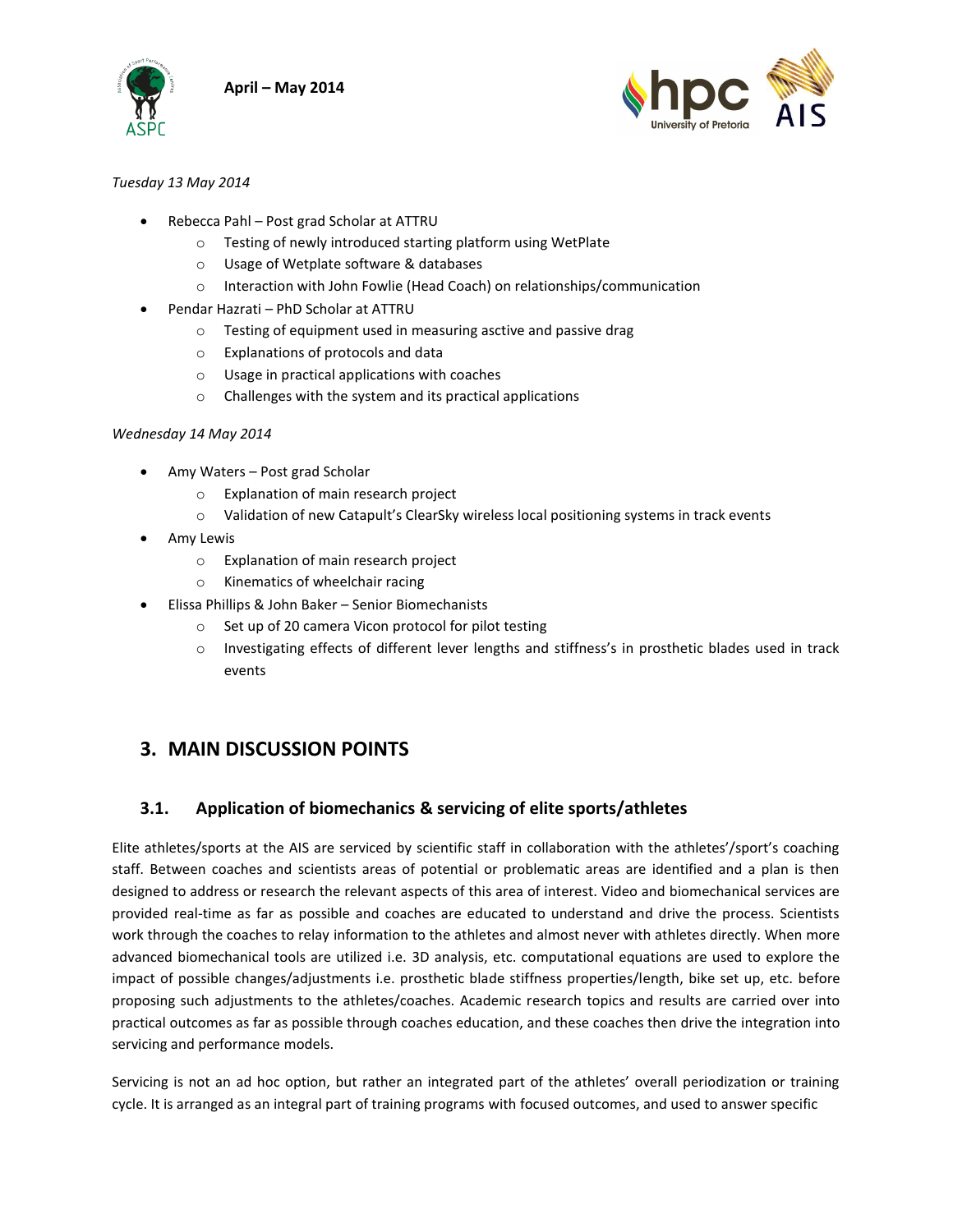



questions, and/or to improve on specific aspects of technique/equipment/etc. Servicing is planned by coaches and with the input of all involved in the athletes' training including the S&C coach.

Most biomechanists work regularly with their relevant sporting codes, building invaluable relationships with the coaching staff and athletes alike. Performance analysis is available to all athletes at national competitions (thanks to a collaborative effort involving all institutions), as well as certain local competitions (depending on the level of competition) and at least one biomechanist/performance analyst usually accompanies teams to international training camps and/or competitions. Certain sports do not take a performance analyst with to international competitions, but rather utilize their services remotely. All sports have access to biomechanical/performance analysis services depending on their funding structures and use them in ALL environments (training/competition/international tours). Coaches see the need for the quantitative input from the scientific servicing and in turn they educate the athletes to realize and utilize this in both their training and in competition.

## **3.2. Sharing and/or storage of information**

In terms of most biomechanical services, the data and relevant video footage is supplied directly to the coach (if requested), and also immediately uploaded to a national database for the sport. Performance analysis which is available to most if not all athletes at national events as well as certain local competitions (depending on the level of competition), is made possible by a collaborative effort between all involved sporting institutions to service the otherwise unmanageable number of athletes involved quickly and efficiently. Scientific staff divide the necessary events and/or needed roles up between them, and according to a predetermined fixed protocol, service all athletes involved. Information and video is then immediately uploaded to the relevant national database. These databases are fully accessible to all national sports institutions as well as all affiliated coaches in the relevant sports. Coaches can utilize these databases at any time and usually from most locations, and compare athletes and/or performances as needed. This system also assists in the education process as coaches are then comfortable in the operation of the software used and with the information provided, making more regular servicing a more streamlined process whereby the scientific staff control the process but the coach drives the feedback with the athletes.

This database system also prevents any information disappearing or not being available when coaching staff and/or scientific staff exit the system for whatever reason, or when athletes change coaches or servicing institutions. The data is available to all, at all times, and there is no reason for an athlete/coach/scientist not to be able to access it at any given time. The transparency between institutions also allows for a collaborated effort in terms of ensuring that servicing is of the highest possible standard at all times.

## **3.3. The coach – athlete – scientist relationship**

Scientists provide servicing for athletes, but all results and analysis is provided to the coach and it is up to the coach to communicate at his/her discretion what information get relayed in feedback to the athlete. Even when weekly servicing is in place and the athletes and coaches are completely comfortable with the protocols and the scientists involved, the coach is still the key in relaying information to the athlete. In most instances, the coach will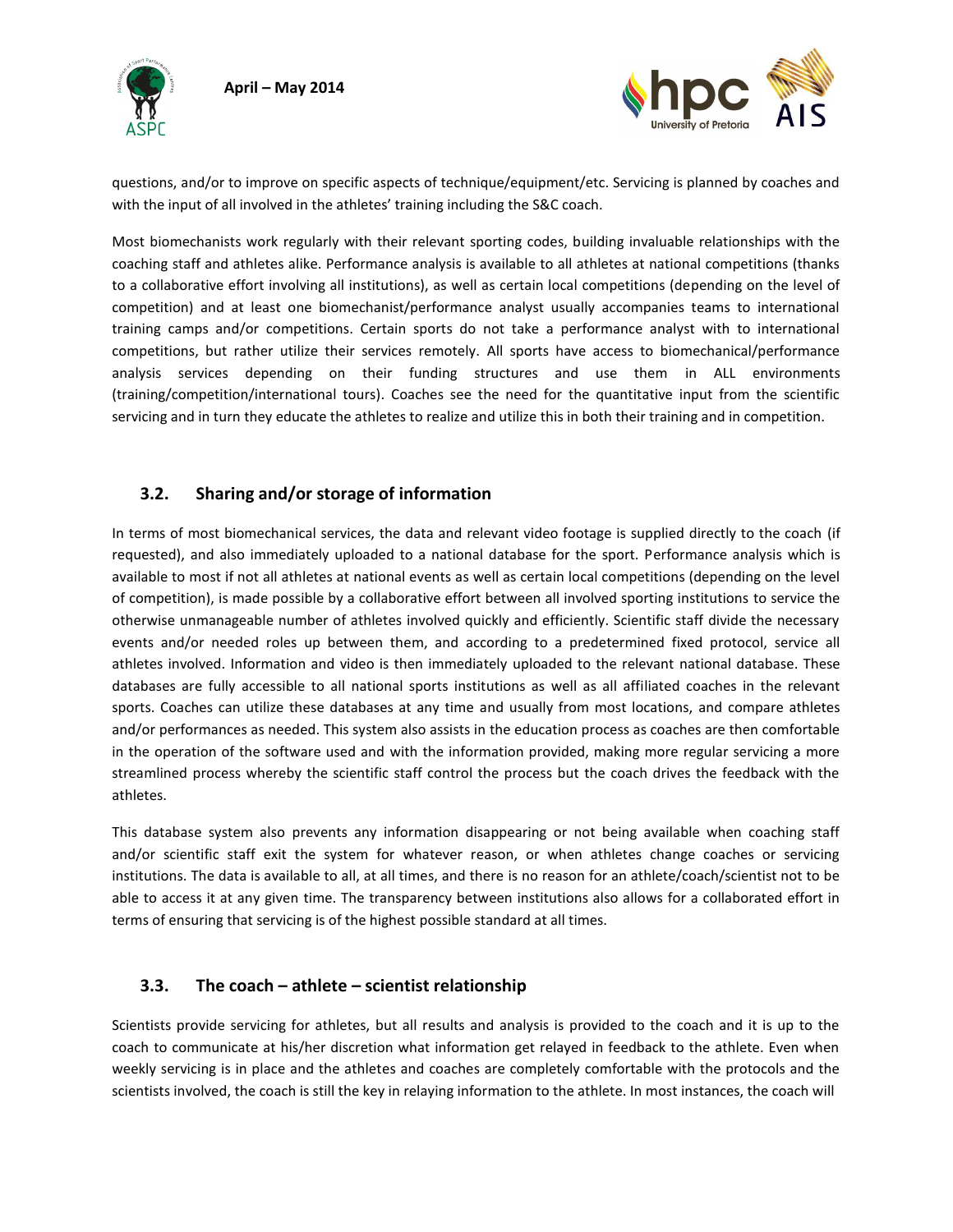



ask for specific information or operate the feedback equipment/software themselves as to identify specific aspects of the data they fee most relevant to the athlete involved. This is also done in various ways depending on the learning type and personality of the athlete involved i.e. athletes who are visual learners vs athletes who identify better with numbers, etc. Although the scientists will be informed of these attributes in the athletes, it is the coach's prerogative as to what information is given to the athlete and in what manner.

Coaches and scientists also communicate and work closely in the identification of possible research needed in their respective sports which could benefit performance, and the identification of performance analysis parameters and equipment. In most research projects, elite athletes are used (where possible) to ensure that the results are relevant. Coaches are, however, not supplied with all the information/data available to scientists. It is the scientists role to filter the information in such a way as to only relay the most pertinent or important information needed in the practical training environment.

This relationship revolves around the athlete/sporting performance at the centre, but is coach driven and scientifically supported. Communication and education are key to building a relationship which is symbiotic, invaluable and integral to an athletes' development and performance planning.

## **3.4. Equipment and software used at the AIS**

Where equipment is available commercially to serve the purpose of providing the information they are seeking accurately and easily, then off the shelf products are purchased and a validation process is followed before being used practically. But when commercial products are either unavailable or not suitable for the intended tasks on hand, in house design and development of such systems are attempted by collaborating with the Research and Development Lab Technicians. Video systems are integrated and calibrated in such a way as to provide an aesthetically pleasing image, but more importantly an image which can be easily calibrated and synchronized with additional data i.e. EMG, force plate data, GPS, etc. All video is also set up in such a manner as to allow for digitization if necessary. Extensive research is done using all equipment designed and used at the AIS.

Where possible i.e. in fixed and secured training venues, certain equipment is permanently installed and made available to coaches for use during training sessions. Video equipment is often easily operated even without the presence of scientific staff for qualitative feedback with athletes in training i.e. closed circuit cameras with permanent feeds and connected display systems on poolside/courtside that are available at all times to both athletes and coaches.

## **4. CONCLUSIONS**

The AIS Movement Science department and the HPC Biomechanics department, despite obvious differences in available funding, facilities and equipment, work similarly in many aspects of their servicing to elite athletes. They also face similar challenges to a certain extent.